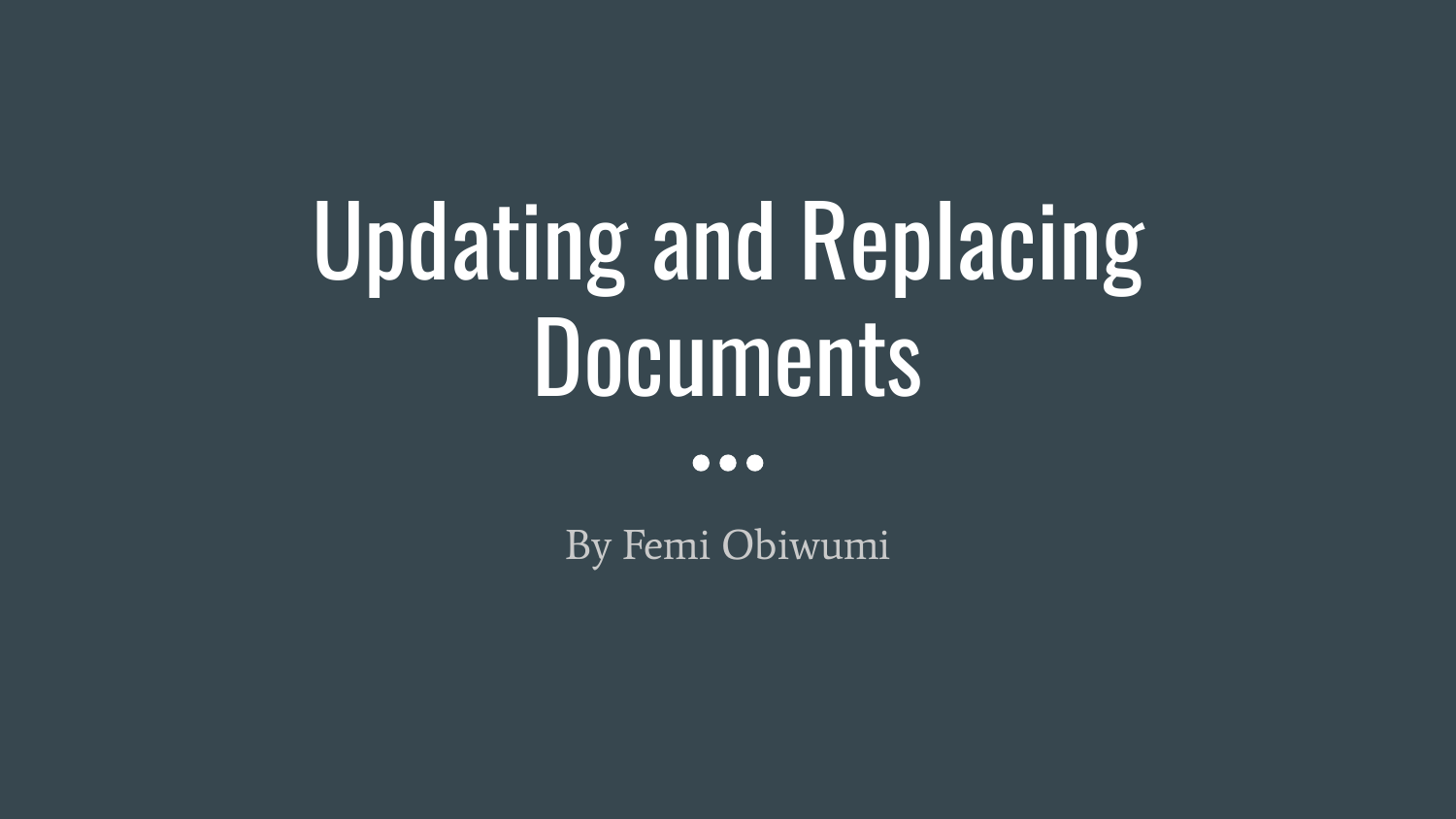## Replacing Documents

The command **repalaceOne** fully replaces a matching document with another.

It takes two parameters, the document to replace, and the document it's being replaced with.

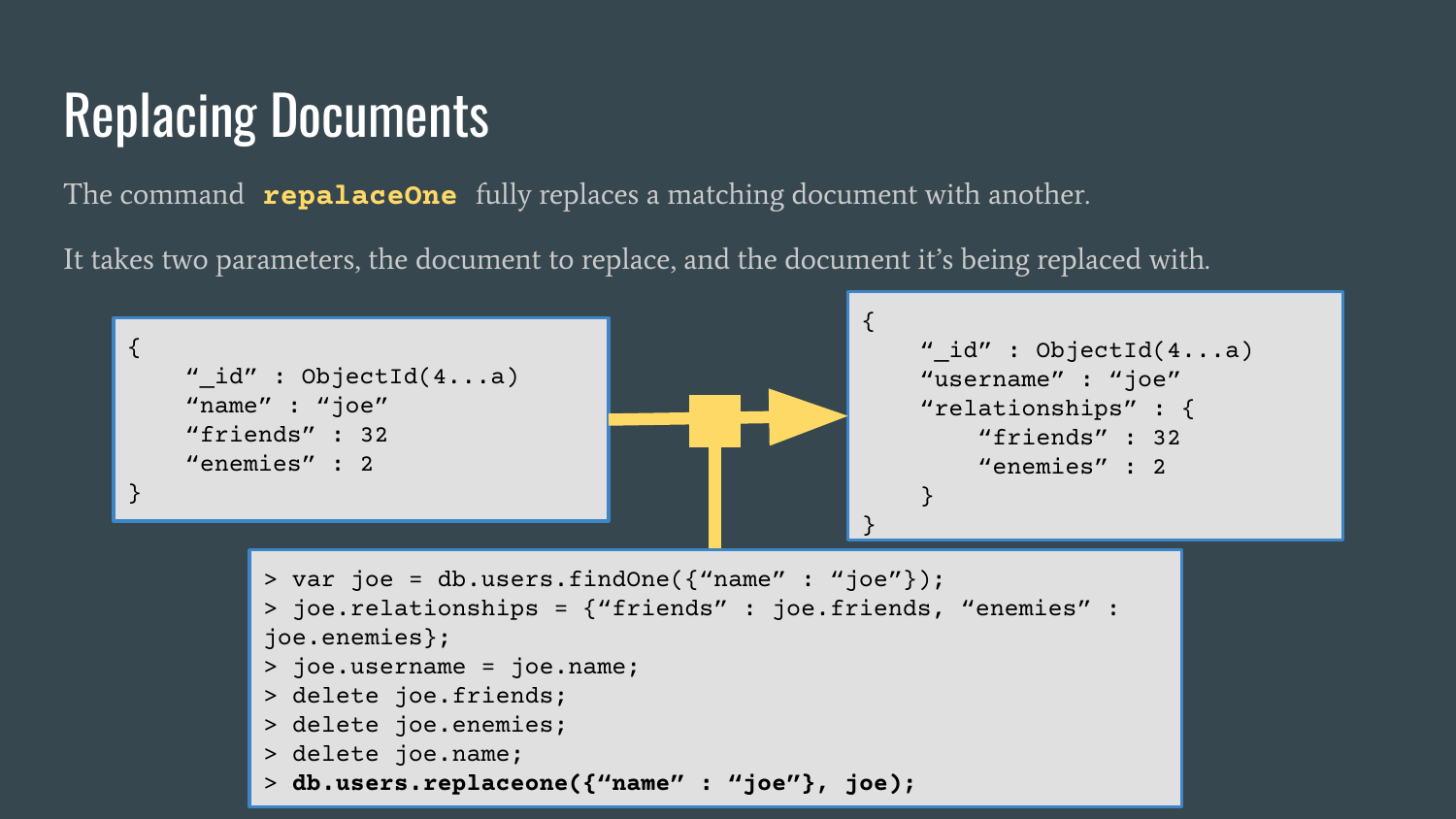## Updating Documents

It is often easier to update an existing document rather than replace it with a new one. The command **updateOne** can be used to do so. It takes two parameters: the document to be updated and an update modifier.

Types of modifiers include:

- **\$inc** increments or decrements a number
- **\$set** sets a value of an existing field or creates a new field and sets it to the specified value
- **\$unset** removes a field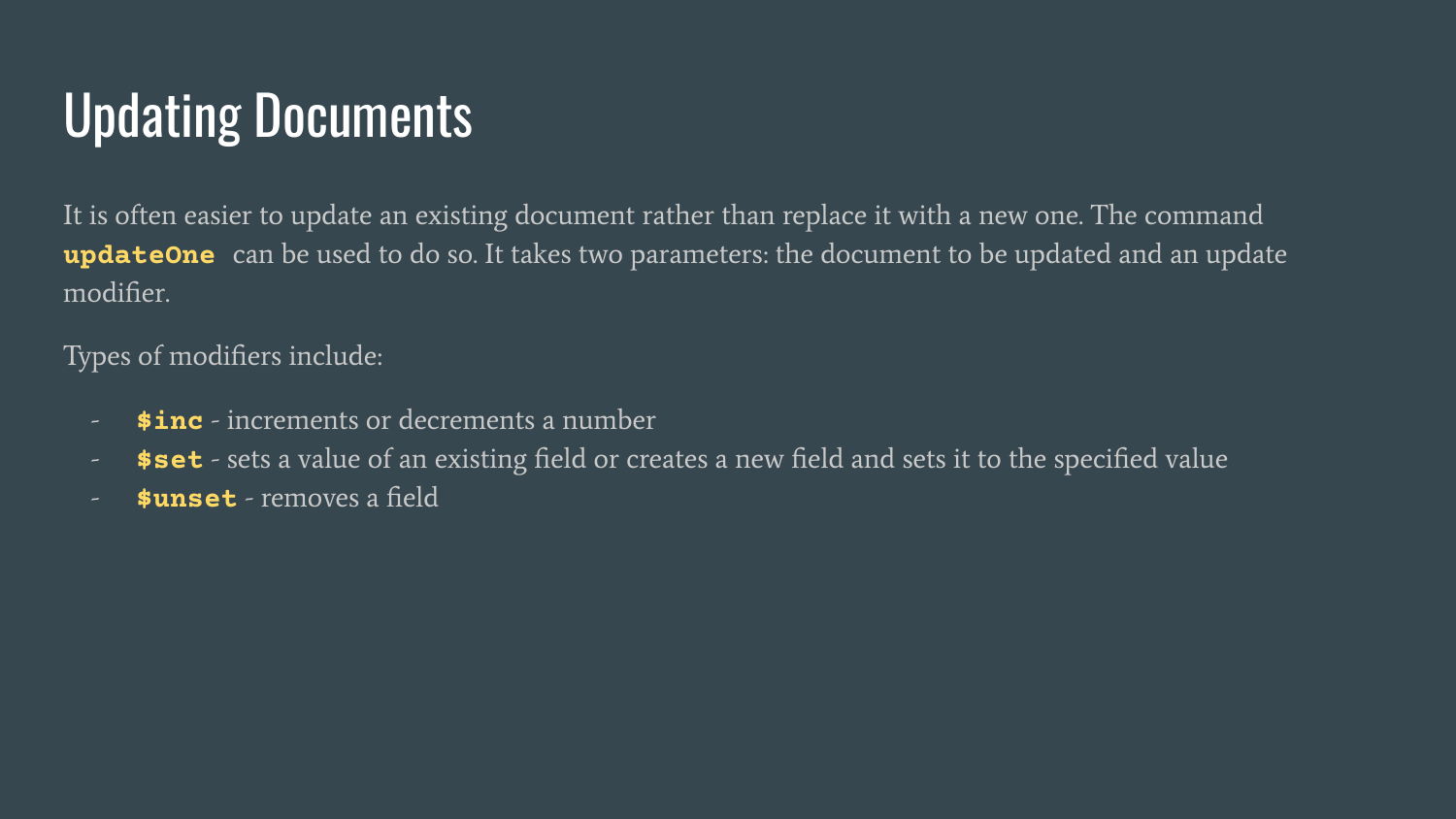

\* The increment value can be negative or positive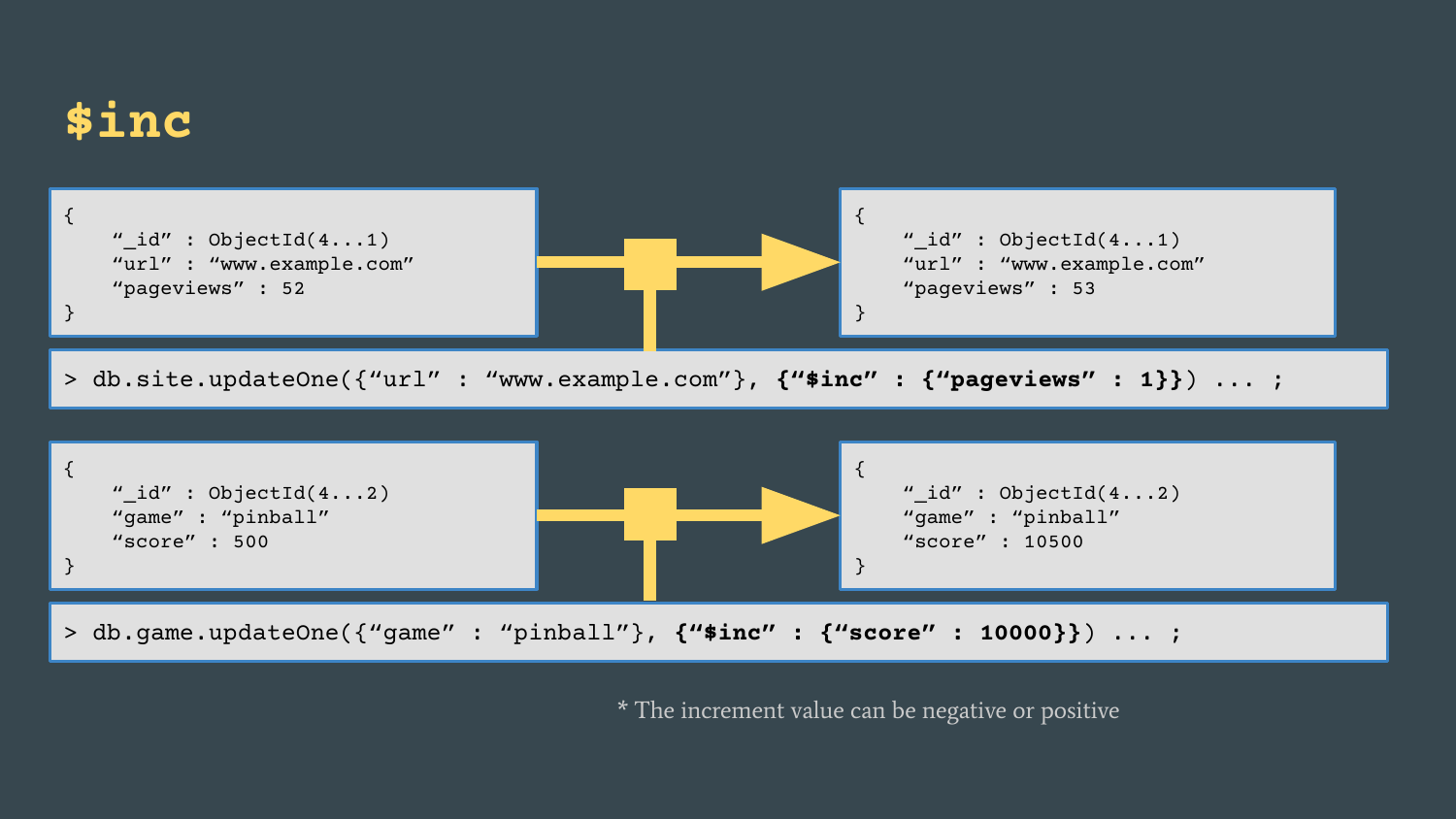#### **\$set** and **\$unset**

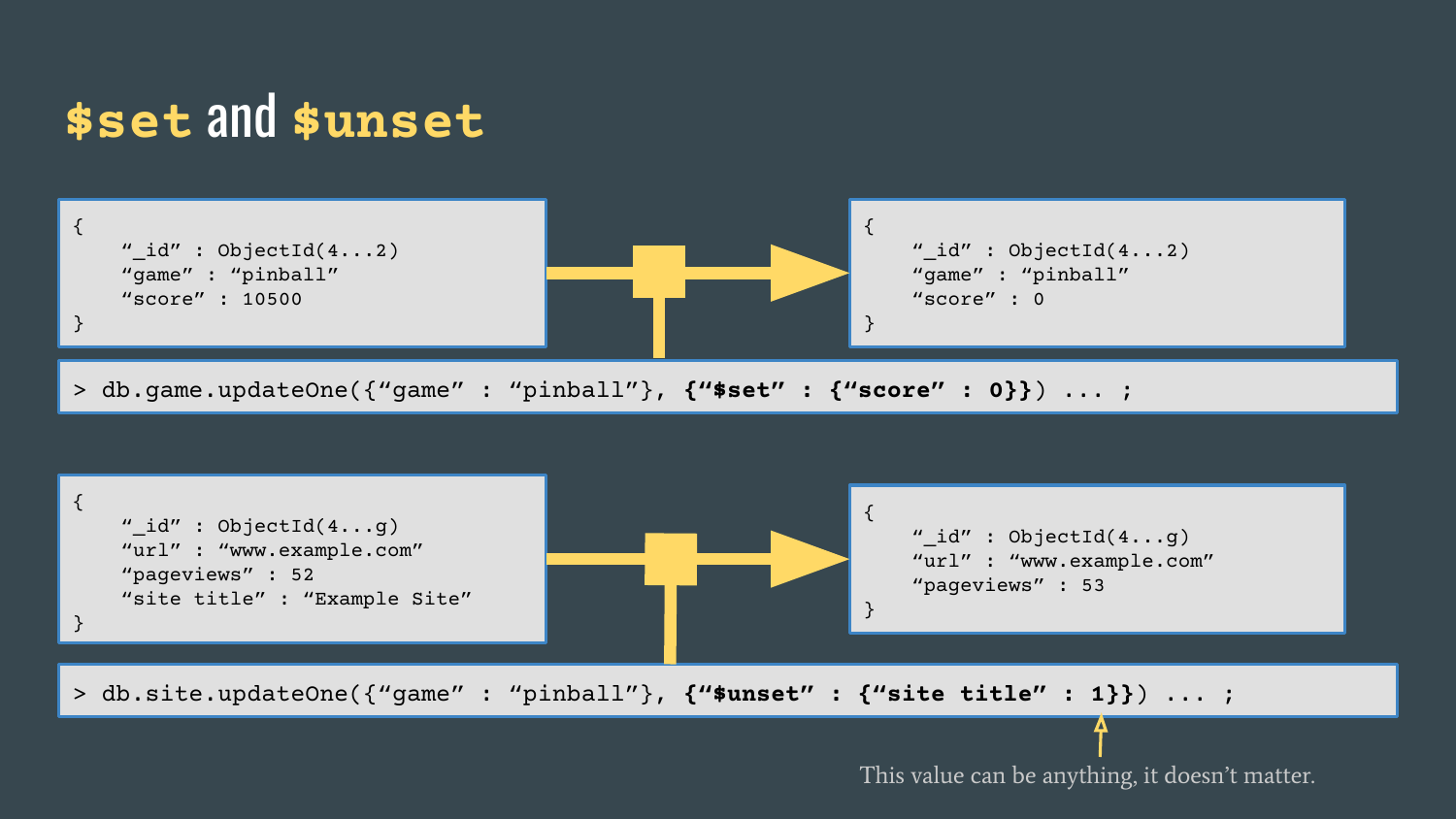## More Modifiers: Arrays'

- **\$push** adds an element to the end of an array field or creates a new array field with the specified elements
	- **\$each** allows you to add multiple elements at once to the array
	- **\$slice** prevents the array from growing past a certain size (must be used with the each modifier)
	- **\$sort** sorts the array
	- **\$ne** selects the documents where the field is not equal to a specified value
- **\$addToSet** adds an element to the array, but treats it as a set, only adding elements that are not already in the array.
- **\$pop** removes an element from the beginning or end of the array.
- **\$pull** removes an element based on the value (removes all elements matching the specified value).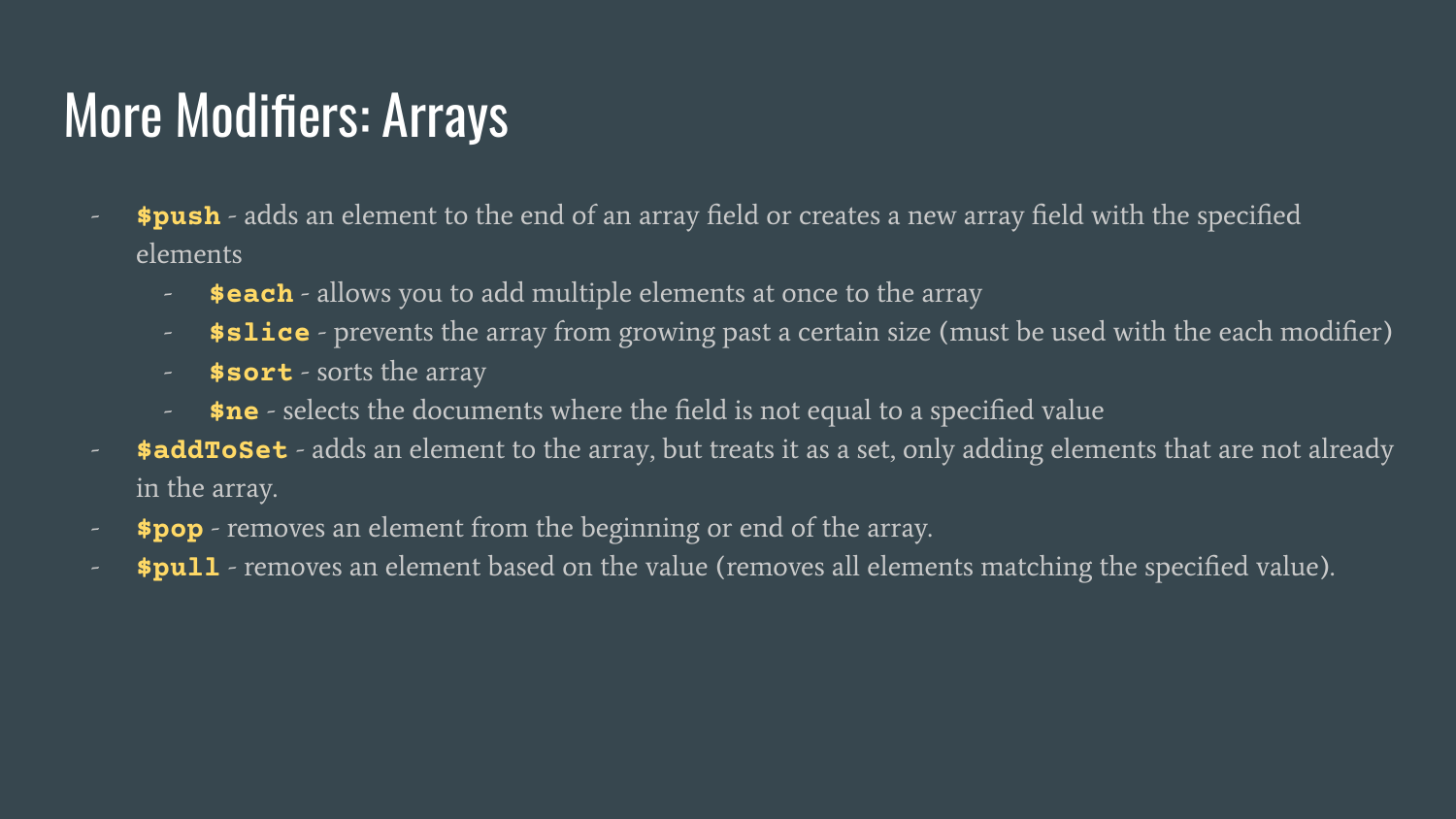#### **\$push** and **\$each**



{"\$push" : {"playernames" : **{"\$each" : ["bob", "sam", "tia"]}**}}) ... ;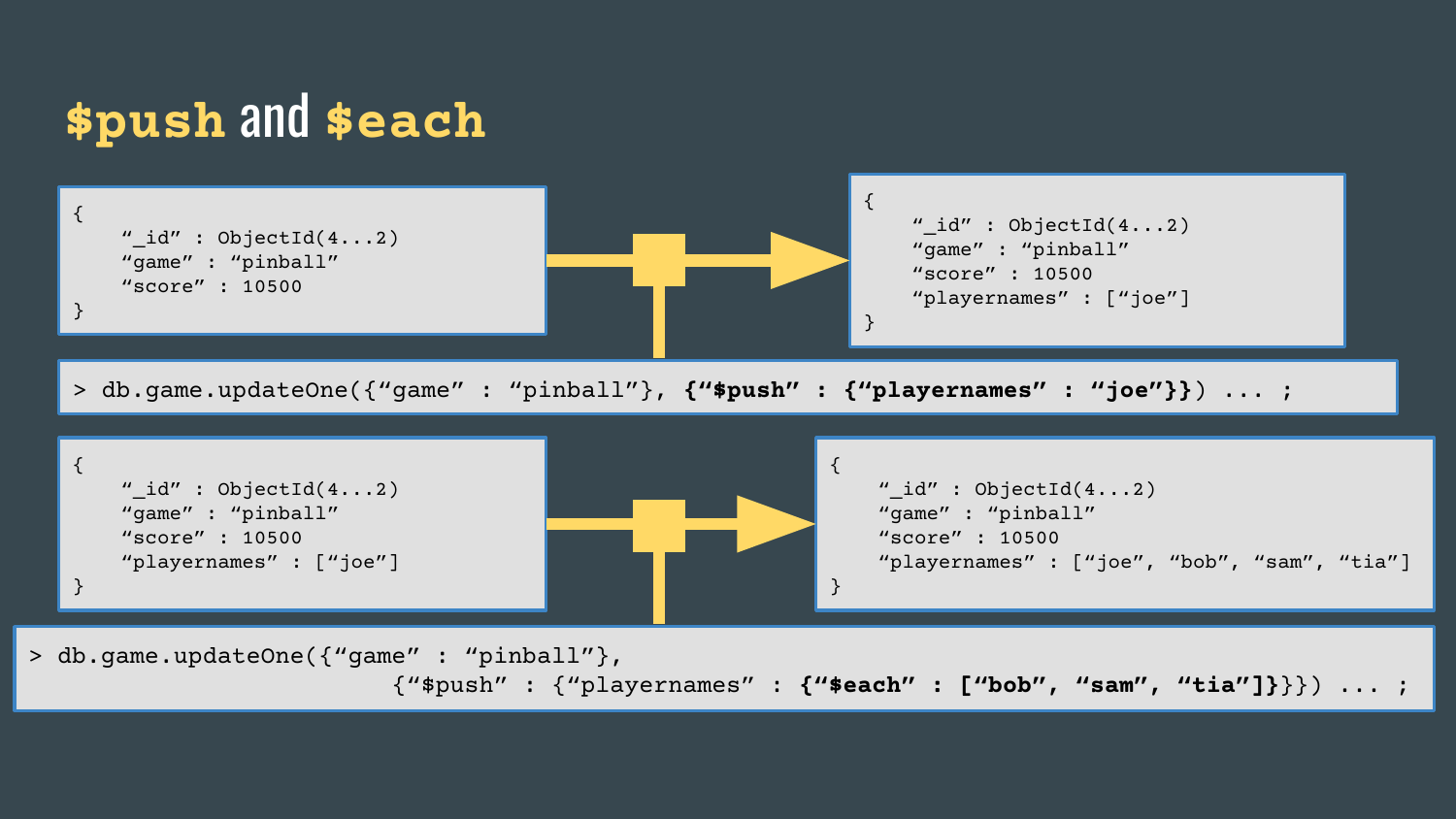#### **\$slice** and **\$sort**



```
 "$sort" : -1}}}) ... ;
```
Sort order. 1 is ascending, -1 is descending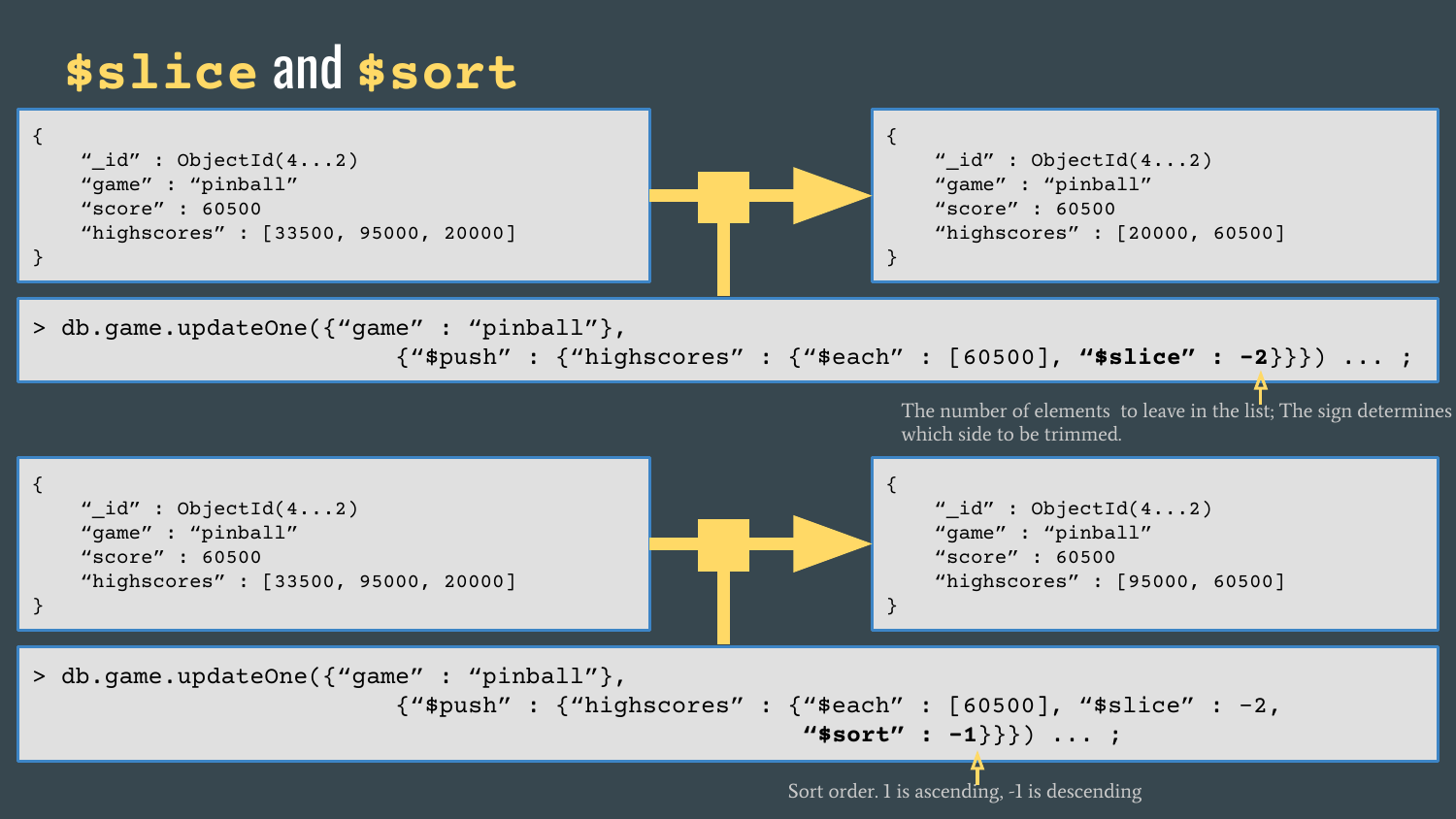#### **\$ne** and **\$addToSet**

```
{
    "_id" : ObjectId(4...2) "game" : "pinball"
     "score" : 60500
     "playernames" : ["joe", "bob", "sam", "tia"]
}
```

```
"_id" : ObjectId(4...2) "game" : "pinball"
 "score" : 60500
 "playernames" : ["joe", "bob", "sam", "tia"]
```

```
> db.game.updateOne({"playernames" : {"$ne" : "joe"}}, 
                          {"$push" : {"playernames" : "joe"}}) ... ;
```


{

}

```
> db.game.updateOne({"game" : "pinball"}, 
                          {"$addToSet" : {"playernames" : "joe"}}) ... ;
```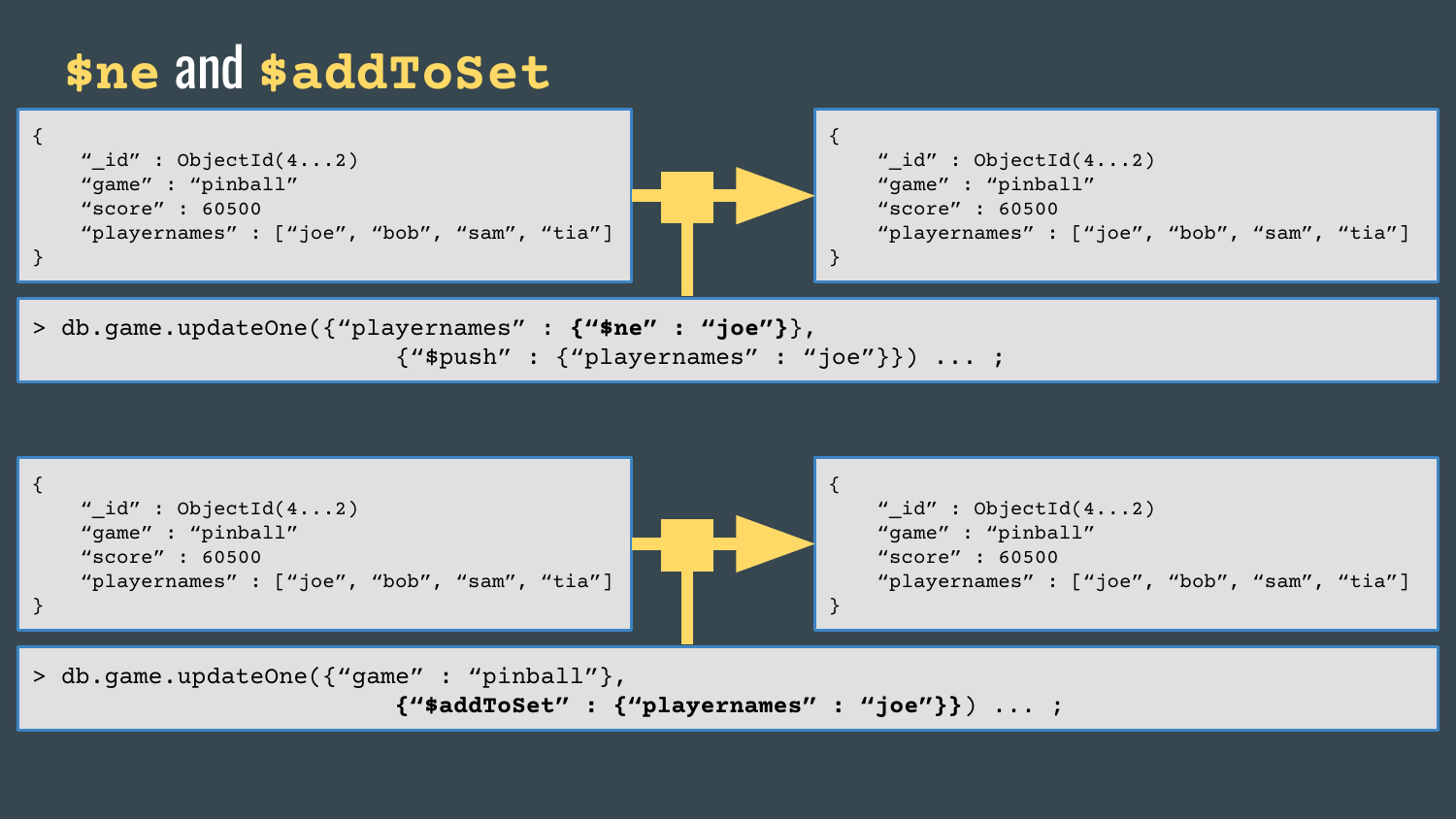#### **\$pop** and **\$pull**



> db.game.updateOne({"game" : "pinball"}, **{"\$pull" : {"playernames" : "sam"}}**) ... ;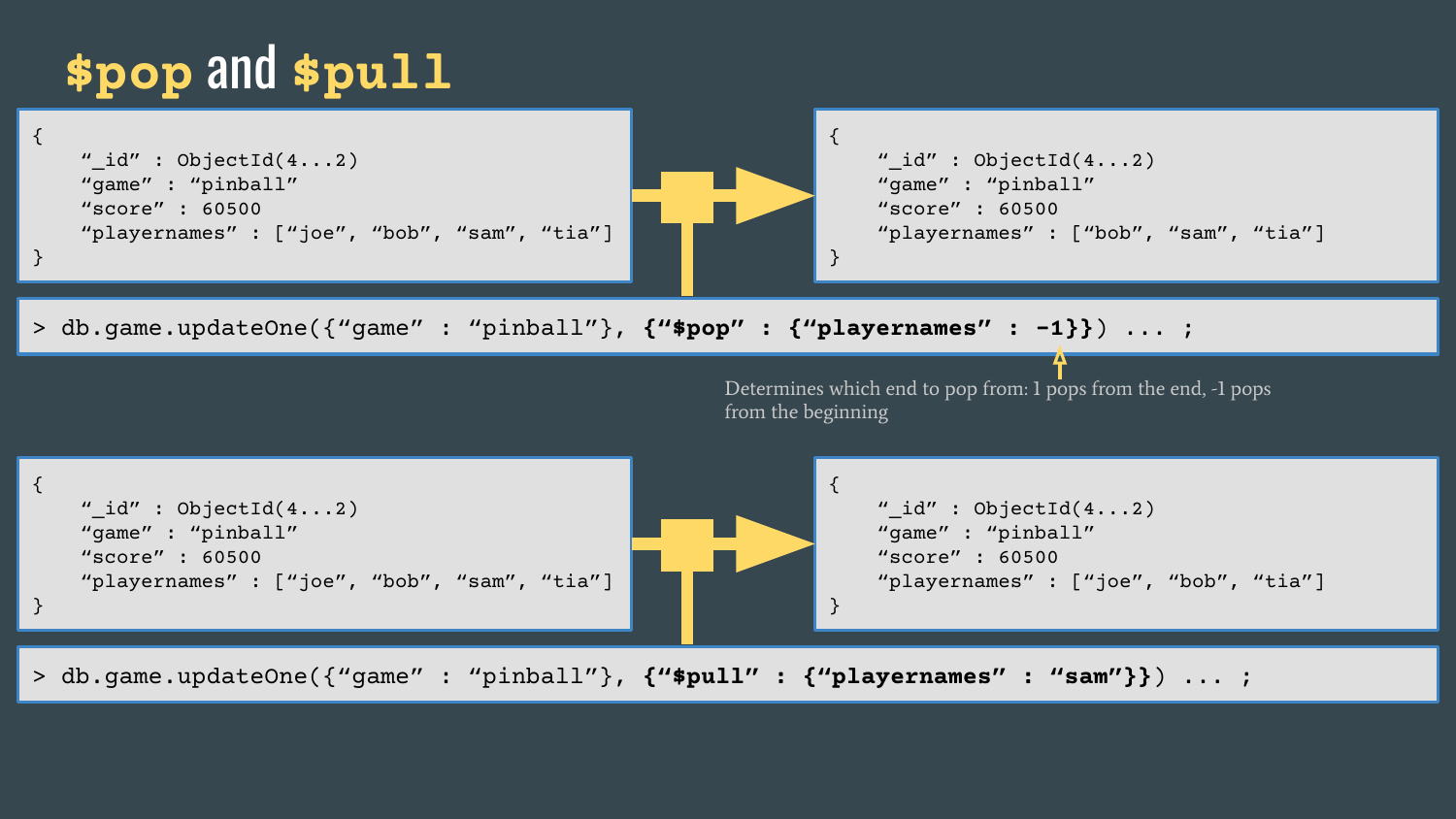### Updates Using Array Filters

The **arrayFilters** command can be used to only modify elements matching particular criteria.

| " $id"$ : ObjectId $(42)$<br>" $id"$ : ObjectId $(42)$<br>"game" : "pinball"<br>"game" : "pinball"<br>"players" : $[$<br>"players" : $[$<br>${\'}'$ name" : "joe"<br>${\'}'$ name" : "joe"<br>"score" : $44500$ ,<br>"score" : $44500$ ,<br>{"name": "bob"<br>{"name": "bob"<br>"score" : $96000$ ,<br>"score" : 96000},<br>${$ "name" : "tia"<br>${$ "name" : "tia"<br>"score" : 101500<br>"score" : 101500}<br>"prizewon" : true} |
|-------------------------------------------------------------------------------------------------------------------------------------------------------------------------------------------------------------------------------------------------------------------------------------------------------------------------------------------------------------------------------------------------------------------------------------|
|-------------------------------------------------------------------------------------------------------------------------------------------------------------------------------------------------------------------------------------------------------------------------------------------------------------------------------------------------------------------------------------------------------------------------------------|

> db.game.updateOne({"game" : "pinball"}, {"\$set": {"players.**\$[elem]**.prizewon" : true}}, **{arrayFilters : [{"elem.score" : {\$gte : 100000}}]}**)